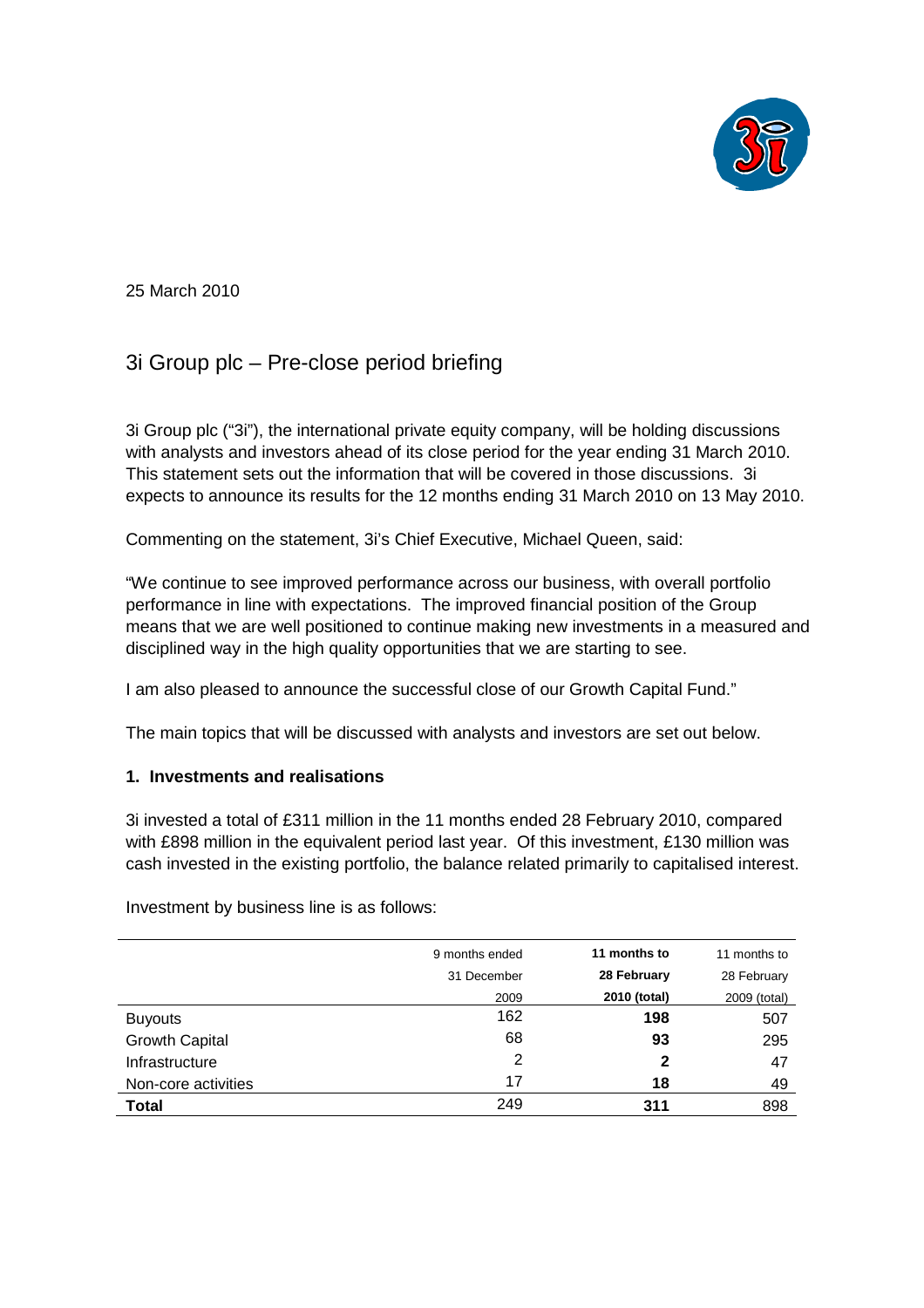Realisation proceeds received by 3i totalled £998 million in the 11 months ended 28 February 2010 (2009: £1,123 million).

9 months ended **11 months to** 11 months to 31 December **28 February** 28 February 2009 **2010 (total)** 2009 (total) Buyouts 124 **254** 491 Growth Capital 428 **468** 358 Infrastructure 45 **46** 117 Non-core activities 180 **230** 157 **Total** 777 **998** 1,123

Realisation proceeds by business line were as follows:

Total realisations do not include Ambea and Apatech, which together will generate approximately £250 million of further realisation proceeds. Realisations for the 11 month period have been achieved at aggregate uplifts over 31 March 2009 carrying values of 12%.

### **2. Returns**

As usual, an important element in the determination of 3i's results for the full year to 31 March 2010 will be the detailed valuation exercise carried out on its investment portfolio as at that date. Overall, the portfolio continues to perform in line with expectations.

At 31 March, 3i will value its portfolio using the updated IPEV guidelines. The key changes for 3i, introduced by the updated guidelines, relate to how discounts for liquidity and marketability should be applied to the valuations. As a result, we have updated our methodology and have concluded that the impact to the valuation of the portfolio at September 2009 would not have been material as it would have resulted in an increase in the underlying valuation of the core portfolio of less than 2%.

### **3. Growth Capital Fund**

3i today announces the closing of a Growth Capital Fund, at  $\epsilon$ 1.2 billion. To date, investors from Asia, Europe, the Middle East and North America have committed circa €400 million to the Fund. As part of its €800 million commitment, 3i will contribute a seed portfolio of Growth Capital investments valued at €339 million.

3i also announces today an €84 million investment in Refresco, a leading European fruit juice producer. This investment is effectively the first new investment by the Fund.

The Growth Capital Fund will continue 3i's existing Growth Capital strategy and make minority investments in growing businesses across Europe, Asia and North America. The fund will invest in approximately 20 mid-market companies, typically investing €25 million to €150 million of equity.